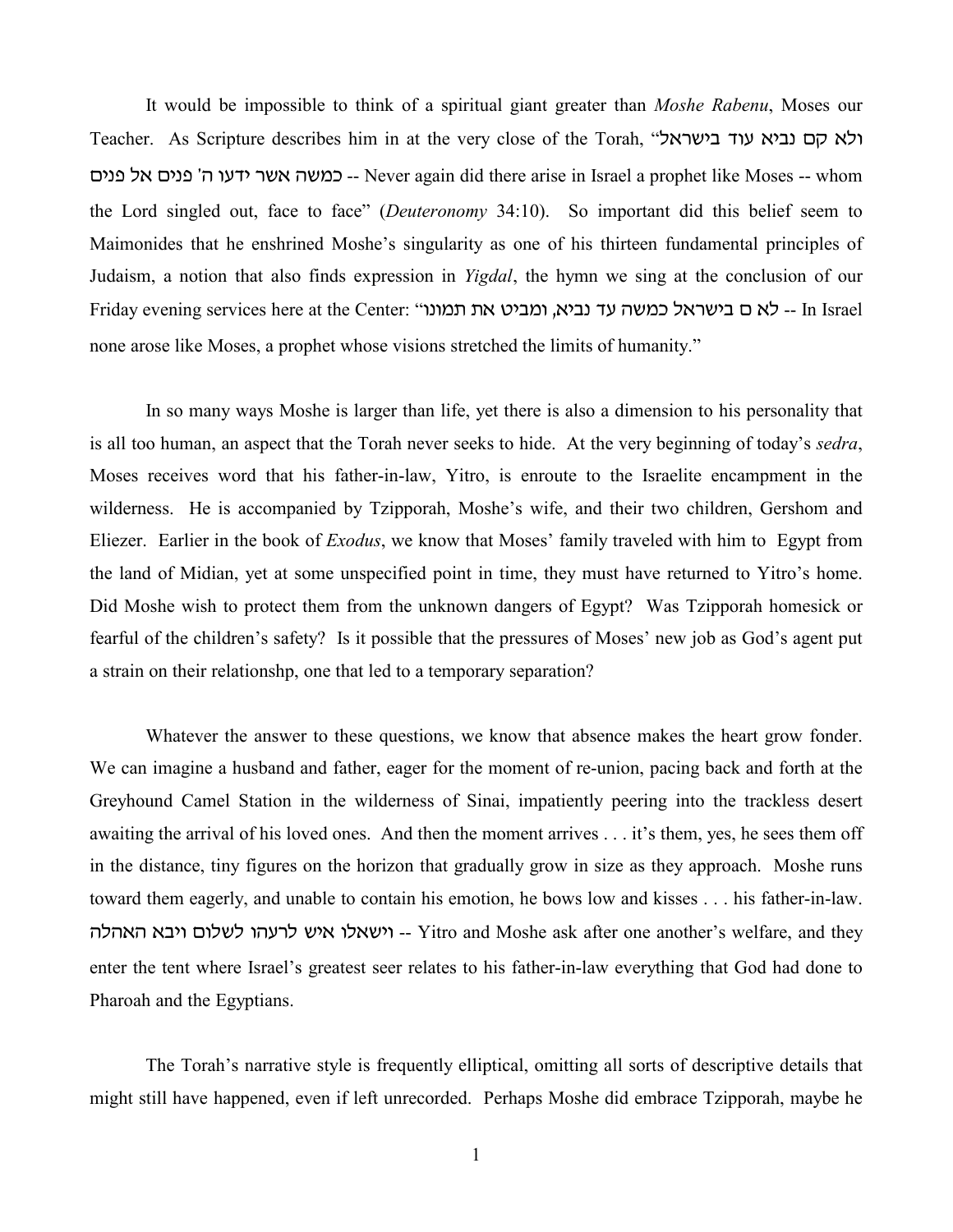gave his sons a bear hug or twirled them around in joyful greeting. And even if he didn't do any of these things, we could still argue that it's anachronistic to judge Moses by today's standards of normative spousal and parental behavior.

Yet if we consider the larger picture, a disturbing pattern of disconnect between Moshe and his family emerge. Earlier in the book of *Exodus*, as Moses and his family travel toward Egypt, it is Tzipporah who averts the tragic death of her son by circumcising him herself. Moshe is nowhere to be found at this moment of peril -- would not an Israelite father of Moses' stature *not* concern himself with arranging his own son's *brit milah*? Later on in the Torah, Miriam cryptically complains about her brother's relationshp to his wife, a complaint that *Midrash* interprets as criticism of Moshe for neglecting his spouse in order to be available at any hour of day, should God summon him (*Sifre Bamidbar, B'ha'alotekha*, *siman kuf*).

It's certainly no stretch to see Moses' disengagement from family as a result of total commitment to his work. This unyielding devotion to the cause of the Israelites is found clearly in today's *sedra*. Yitro looks on his son-in-law sits as a magistrate for the entire people, hearing cases and rendering judicial decisions from early morning until night. He is astounded by what he witnesses and exclaims, "לא טוב הדבר אשר אתה עשה! נבל תבל גם אתה גם העם הזה אשר עמך, כי כבד ממך -- הדבר, לא תוכל עשהו לבדך -- "What you are doing is not good! You will surely wear yourself out, and these people as well. The task is too heavy for you; you cannot do it alone" (*Exodus* 18:17-18). Indeed, Moshe himself will later echo these very words in complaining to God about the carrying the crushing burden of responsibility for the entire people. When overwhelmed, Moses is not too proud to accept help from others, but only when he's pushed to the breaking point. Is it really so surprising that he had little time, energy or patience left for his family?

In contemporary terms, Moshe had many of the symptoms of a workaholic. It is significant to note that the Torah neither conceals nor rationalizes the enormous toll Moses' work took on his personal relationships. One could make a legitimate claim that we should read his personal biography prescriptively, but rather as a cautionary tale about what happens to families when a career eclipses all else.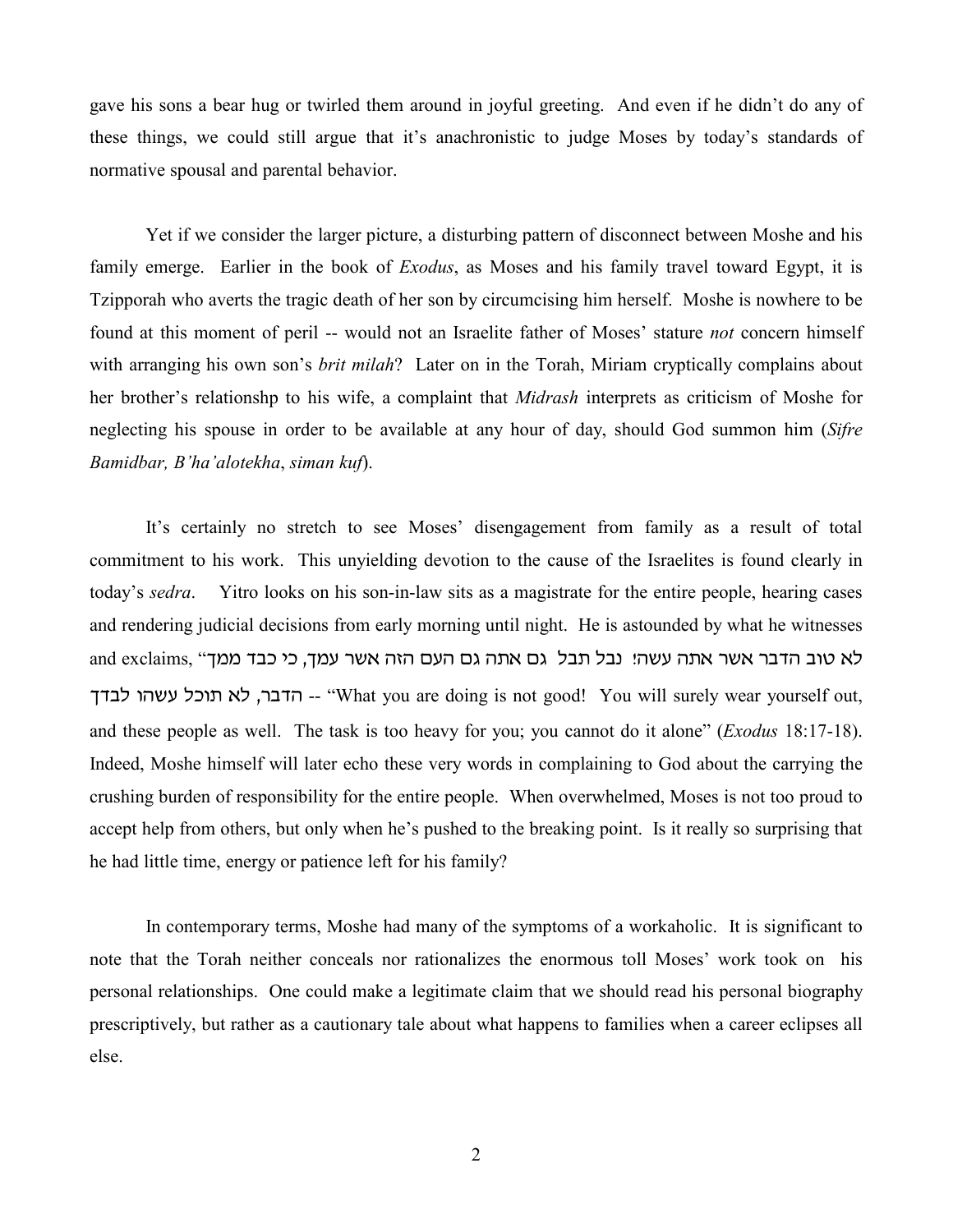In our society, too many of us ultimately judge ourselves by what we do, what we produce. to accomplish more is to be more. Yet when work becomes an end in and of itself, it begins to define who we are. Instead of being a vehicle for the expression of meaning, work can become the master of our souls, a form of slavery that chains our self-worth to productivity.

I imagine that if we were to chronicle the number of waking hours we spend at work verses the number of hours we devote to leisure activities with loved ones over the course of a week or a month, we might be shocked at our findings. How would you answer the following questions: Do you think about your work while driving, falling asleep or when others are talking? Is the future a constant worry for you, even things are going well? Do you believe it's OK to work long hours if you love what you're doing? Have your family or friends given up expecting you on time? Are you afraid that if you don't work hard you will be a failure?

Some of you will smile when I tell you that I obtained these questions from the website of Workaholics Anonymous, a twelve-step program of recovery with group meetings in 18 states and 9 countries. But if we chuckle or roll our eyes, it is certainly due, in part, because our society views a life of constant busy-ness as an admirable trait; as if incessant list-making and an inablity to say "no" to the the demands of self and others were something to feel good about. No drug addict or alcoholic would ever boast about his or habit. Yet the term workaholic is not only socially acceptable, it is often a badge of pride that a person wears -- because to be a workaholic means that you are productive, and therefore, are worthwhile.

Judaism has an innate respect for work and for living a productive life. We are all familiar with the commandment to rest on Shabbat, but may not remember that the Torah also states, "Six days you shall labor and do your work." And inasmuch as Judaism refuses to attenuate the sacred from the ordinary, any honest work that benefits others in some fashion and is performed in an ethical manner partakes of a holy character. Sloth is hardly a Jewish virtue.

The question isn't finding meaning and satisfaction in what we do; rather, it's when identity and career become synonymous and co-dependent. There is a price to pay when the workplace itself becomes a lifestyle. Some of those costs are physical: hypertension, exhaustion, gastric problems, heart disease; others are emotional and spiritual: feelings of emptiness and detachment, burnout,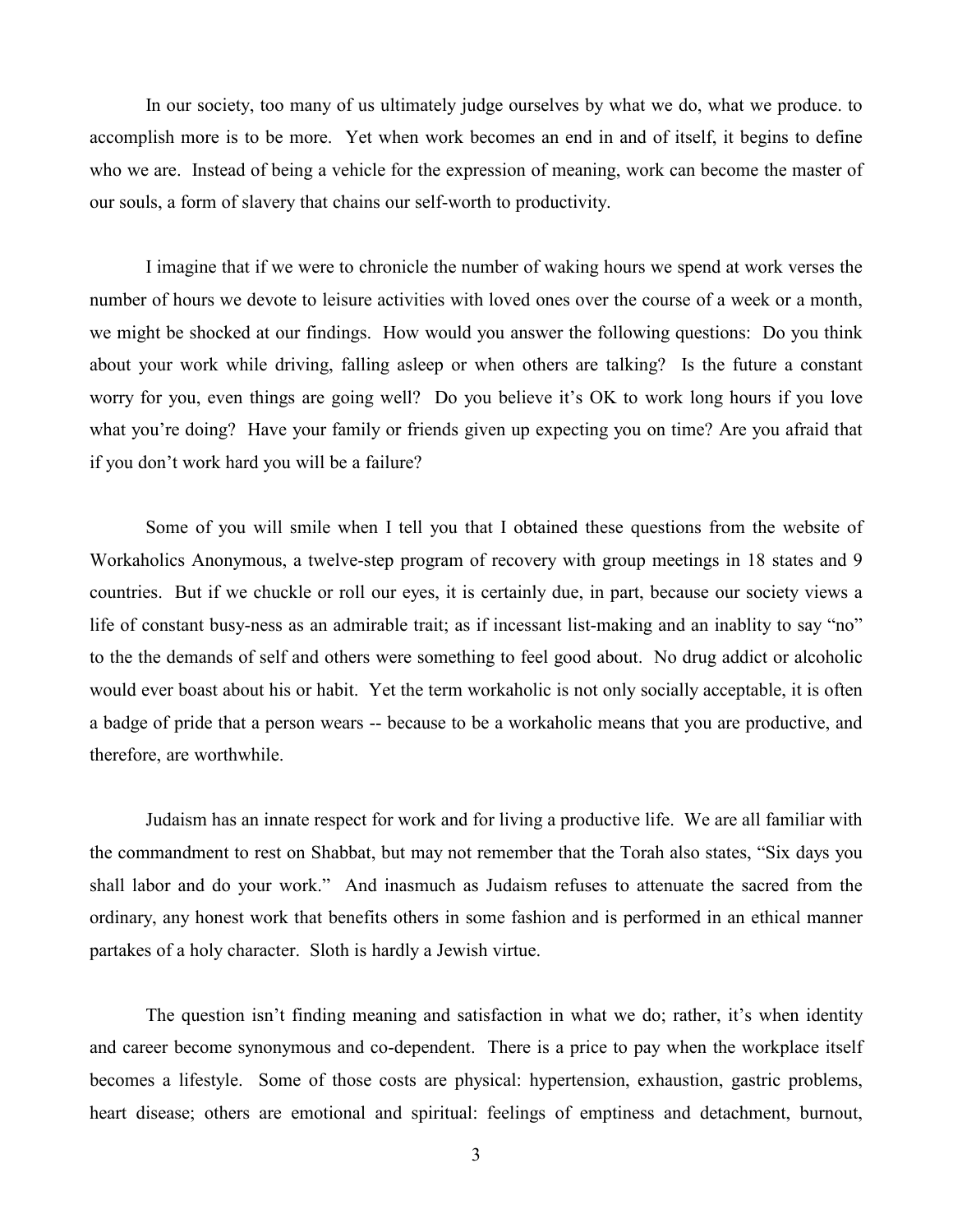compassion fatigue. Still other costs are managed in terms of the damage we do to our relationships with spouses, children and friends. After a lifetime of work there may be the dread of retirement, the fear of no longer having any meaning in one's life. For those so afflicted, even vacations can become times of anxiety or impatience, interludes of nothingness to be endured until one can resume work rather than opportunities for rejuvenation.

Rabbis are no less vulnerable to workaholic tendencies than others; on the contrary, they are probably more susceptible. I know that I am myself very guilty, and if I don't boast about how hard I work and the average number of hours I put into my job each week, it is precisely because I'm not so sure it's something I should be proud of. Some years back, a member of my former synagogue expressed disappointment that, several months of the year, I did not routinely attend evening *minyan*. She felt it was important for the rabbi to read the *yahrzeit* list rather than just an ordinary congregant. She also thought it significant for the rabbi to be at every service, just in case -- what if someone who had come to say Kaddish suddently felt sad and in need of pastoral care?

My first impulse was to agree. Rabbis are people oriented; our desire to help others imbedded somewhere in our DNA. But that day I stopped myself, and explained that, given the necessity of returning to the synagogue most weekday evenings to teach or attend meetings, whenever the time of *minyan* conflicted with our family dinner, I felt that I owed it to my loved ones as a father and as a husband to be at the table, especially since more often than not I wouldn't get home until well after my children were already asleep. The woman paused and then responded, "Thank you, rabbi, for telling me that. I think a person can't be a good rabbi at the expense of his family."

Nearly twenty years ago when I first applied to rabbinical school, I remember writing in one of my admission essays that the rabbinate appealed to me because it was a career that was also a calling, a vocation in which life and work were not attenuated from one another by the hands of the clock. For many years, that sentiment meant that my work could and should encroach upon my personal life anytime it did But as I married, had children, and grew a little wiser with age, I came to believe that a vocation in which life and work aren't attenuated from one another by the clock really means that you strive to live by the same value system at home as at work. If I stand on this *bimah* and preach about the importance of family, then I must try to embrace those values myself. If I counsel adults to not always put their professional responsibilities ahead of everything else, I must heed my own words.